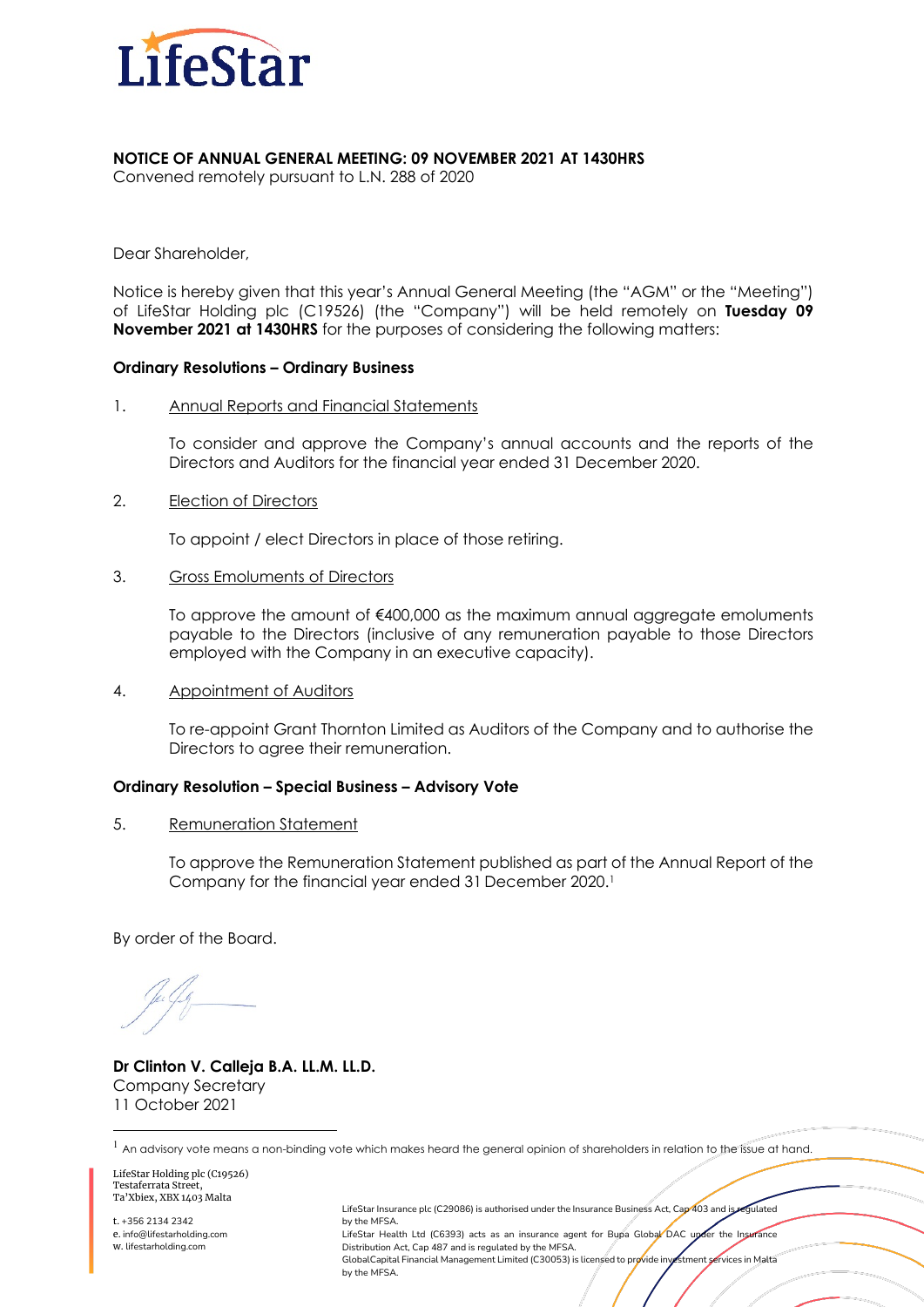

### **NOTES**

# **RECORD DATE AND DOCUMENTS**

- 1. This notice is being mailed to all Members who are entered on the register of Members of the Company as at 10 October 2021 (the "Record Date"). Only those Members registered on the Record Date are entitled to receive notice of and vote at the Annual General Meeting.
- 2. A copy of this notice, the Annual Report, Circular and other documents and detailed information required to be submitted to the Annual General Meeting, including in terms of the applicable Listing Rule 12.11, are available on the Company's website www.lifestarholding.com. The draft resolutions to be considered and voted upon at the Meeting are included as an integral part of this notice. The full-unabridged text of any documents submitted to the Meeting shall, unless dispatched to shareholders, be available at the registered address of the Company.

# **PARTICIPATION AND VOTING**

- 3. A Member may participate and vote at the AGM by appointing the Chairman of the Meeting to attend in his stead (the 'proxy'). Every Member may therefore participate and vote at the Meeting by submitting a proxy form to the Company nominating the Chairman and indicating voting preferences. The proxy may be sent to the Company by not later than forty-eight (48) hours before the time appointed for the Meeting either:
	- A. By post to the registered address of the Company; or
	- B. By electronic means on companysecretary@lifestarholding.com.

If sent electronically, the proxy form should have attached thereto a copy of the proxy form duly completed and signed by the shareholder, or a duly authorised person on behalf of a corporate Member. Electronic proxy submissions are only valid upon confirmation of receipt by the Company Secretary.

# **COMPLETION OF FORM OF PROXY**

- 4. Members are to complete all details required on the proxy form, clearly and accurately. This includes:
	- A. Indicating that they wish to appoint as their proxy the Chairman of the Meeting;
	- B. Indicating that the Member wishes the proxy to vote as he/she wishes, or whether the Member wishes to indicate how the proxy is to vote. In either case a mark ought to be made in the appropriate box indicated in the proxy form. In the event that no such indication is made it shall be deemed that the Member authorises the proxy to vote as he wishes, unless the Member indicates how he/she wishes the shares held to be voted by inserting the number of shares or another appropriate mark against the relevant resolutions, in which case the proxy shall be deemed authorised to vote only as indicated by the Member in the proxy form;
	- C. Where a Member wishes to have the proxy to vote in a particular manner, then he/she should indicate his/her voting preference in the appropriate box against

LifeStar Holding plc (C19526) Testaferrata Street, Ta'Xbiex, XBX 1403 Malta

t. +356 2134 2342 e. info@lifestarholding.com w. lifestarholding.com

LifeStar Insurance plc (C29086) is authorised under the Insurance Business Act, Cap 403 and is regulated by the MFSA. LifeStar Health Ltd (C6393) acts as an insurance agent for Bupa Global DAC under the Insurance Distribution Act, Cap 487 and is regulated by the MFSA. GlobalCapital Financial Management Limited (C30053) is licensed to provide investment services in Malta by the MFSA.